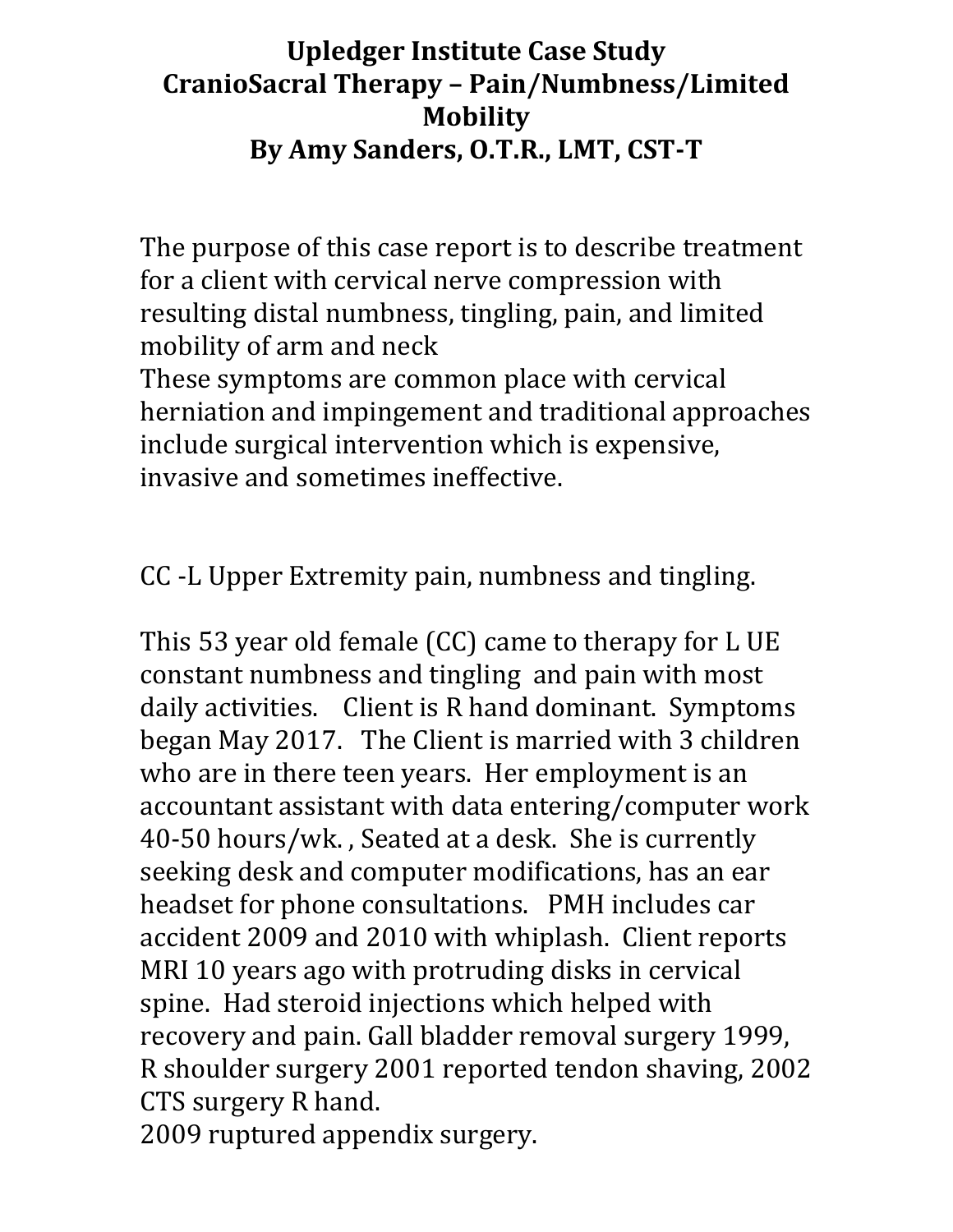Current medications include Ibuprofen spironolactone for female pattern baldness, vyranse for ADD, and wellbutrin for mild depression.

Client reports her pain in L UE is throughout including all 5 fingers. Pain is described at level 7 with constant numbness and tingling. Daily activities limited by this are:

Driving, moving the arm into various positions, cooking, grocery shopping, walking, holding the telephone.

Sleeping is described as difficult with waking up to four times per night. At its worst, a maximum of four hours of total sleeping per night total. Bedtime occurs around 11 pm with pain and numbness 3 hours later. Client is not able to tolerate lying supine, and can only tolerate sidelying R with a pillow supporting the arm in slight abduction.

Client reports that she feels like there is a rock in the L anterior portion of her neck.

Objective findings: Cervical ROM Flexion 30 Extension 45 (c/o anterior tightness) Sidebend R 35 Sidebend L 28 Rotation R 62 Rotation L 50 UE AROM Abduction 98 (tingling) Flexion (118) IR WFL ER WFL H Adduction 30 H Abduction WFL (pectoral pain)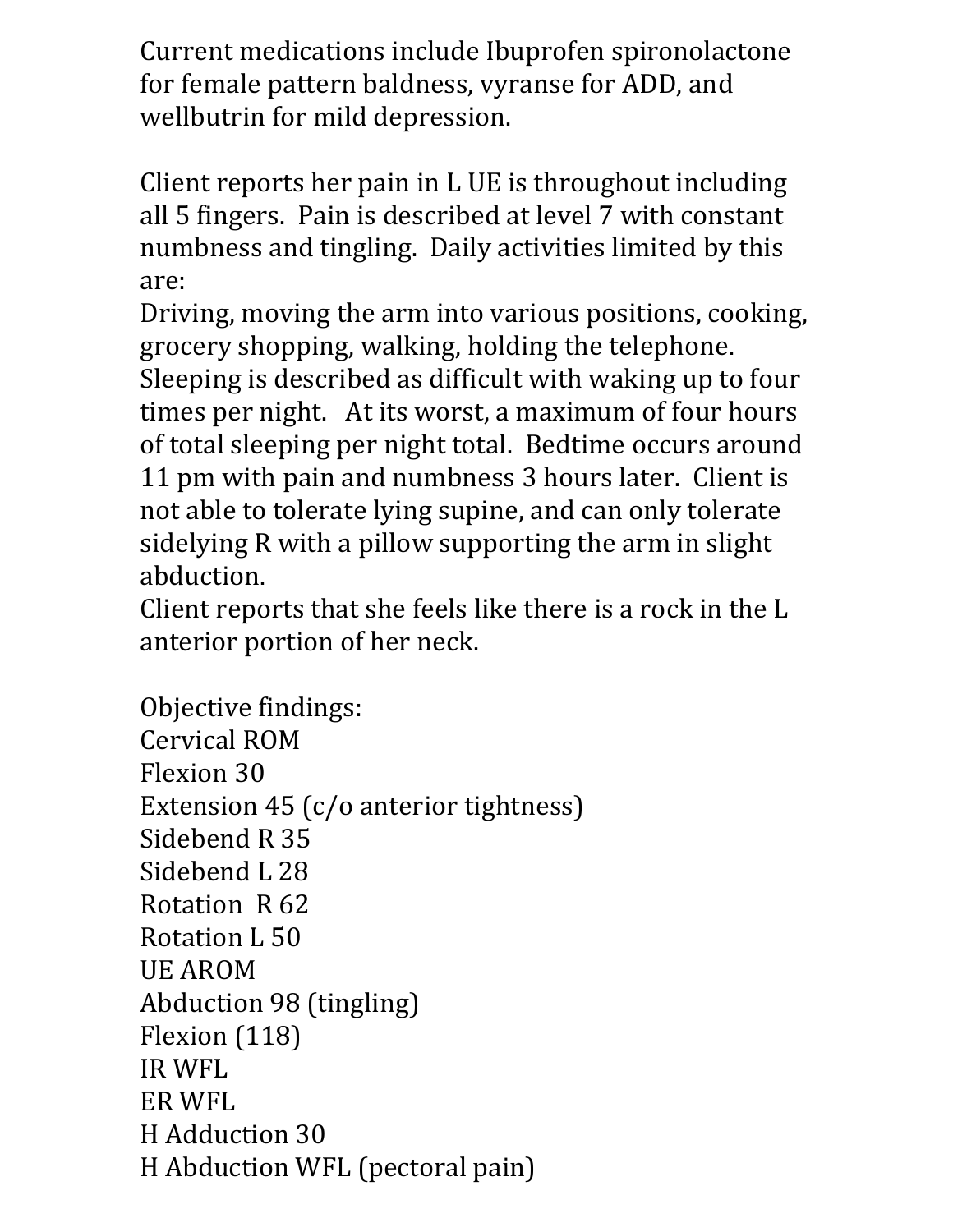CranioSacral therapy indication is to provide space for nerve anywhere along its origin or distribution to be free from fascial, dural or inflammatory restrictions.

## 10/31/17

Treatment session 60 mins

Therapist approached from left side with thoracic inlet opening posterior hand on T3 segments slightly lateral to spinous process. Waited for signs of tissue release. Release L Sternocleidomastoid and hyoid fascial release. OCB release with noted compression initially L greater than R. Temporal balancing noted R temporals in posterior position with inferior pull of occipitals on R. At the end of treatment, no numbness or tingling L UE. Issued a still point inducer and instructed on ear pull technique.

### 11/7/17

 Client tolerating 3 hours of sleep with waking and noticing a severe ache with numbness and tingling. Gets out of bed and encourages movement then symptoms decrease sometimes. Tingling is constant with elbow flexion into all digits. With supination symptoms decrease slightly using elbow flexion. Wrist circumduction creates a fire jolt to thumb tip. Describes L anterior neck as a rock of tightness that inhibits movement.

Treatment 60 mins. Noted diminished SQAR throughout thoracic intlet and cranium.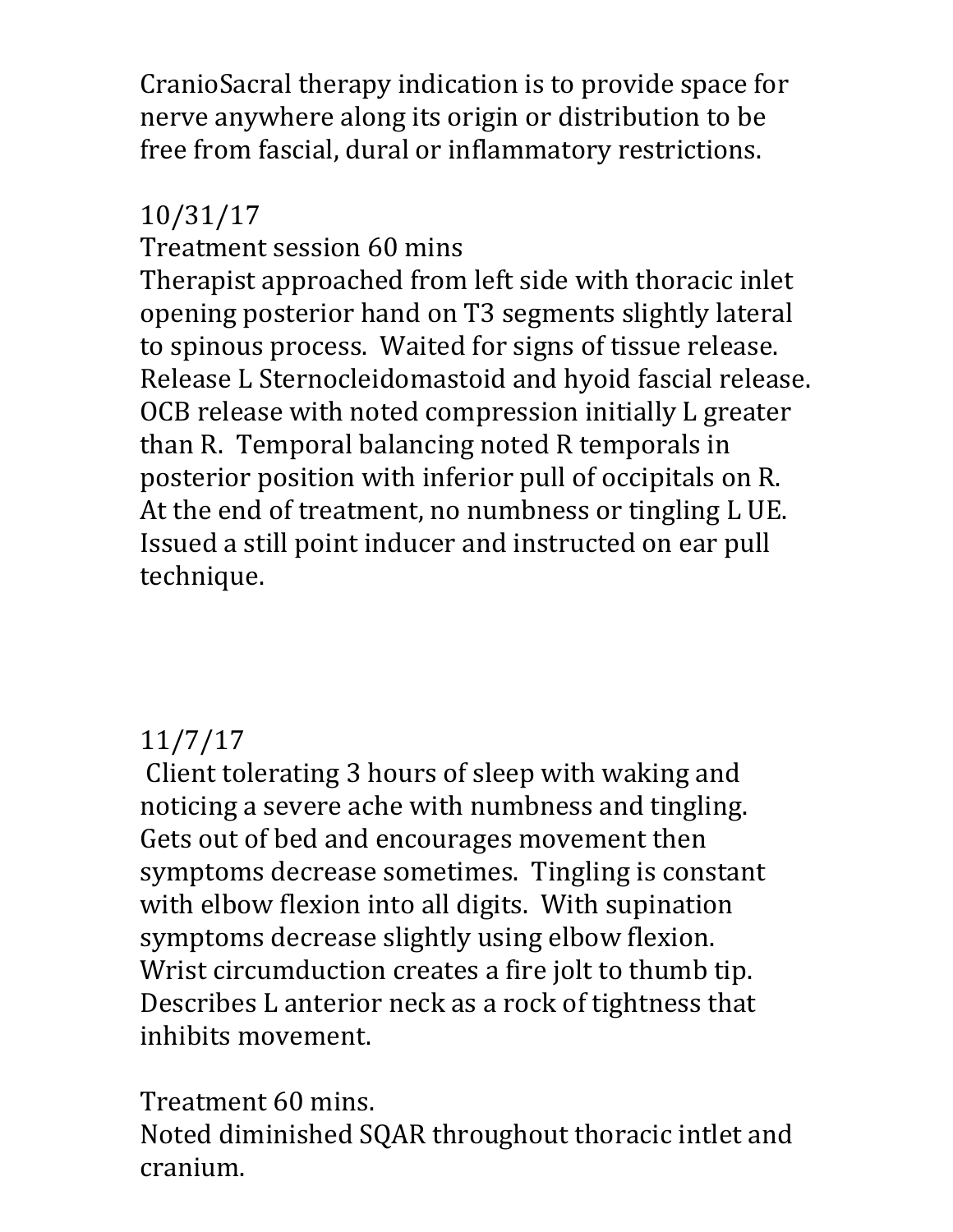Thoracic inlet release with L side approach, mid scapular release L side level T6 approximately. Anterior throat releases, with focused attention on releasing on L.

Sustained sub sternocleidomastoid releases with holding and releasing layered restrictions. OCB release with sustained hold then dural tube traction. Client noted initially a "hardness in her neck then reported that her neck was floating after treatment. Reported no pain or tingling in L UE after treatment. Therapist recommended assessing medication side effects as a full body tightness/inflammatory process seems present.

# 11/14/17

Returned from travels difficulty with rolling luggage in the airport using L UE, sleeping in hotels with different pillows. Currently noting L neck and shoulder stiffness and tingling with any movement. Only way to sleep was upright. Noted the edge was off after last treatment before the trip.

### 60 mins treatment

Noted taught brachial plexus area and thoracic inlet. Released R SCM then moved superior to release, the anterior cervical attachments under the SCM. Client reported her arm tingling had stopped. Sustained OCB release with client gentle unwinding. She reported noticing the buildup of tension during tax season and putting off paying attention to herself and just putting her head down to get things done. Then finally her body hit a wall and she was forced to pay attention.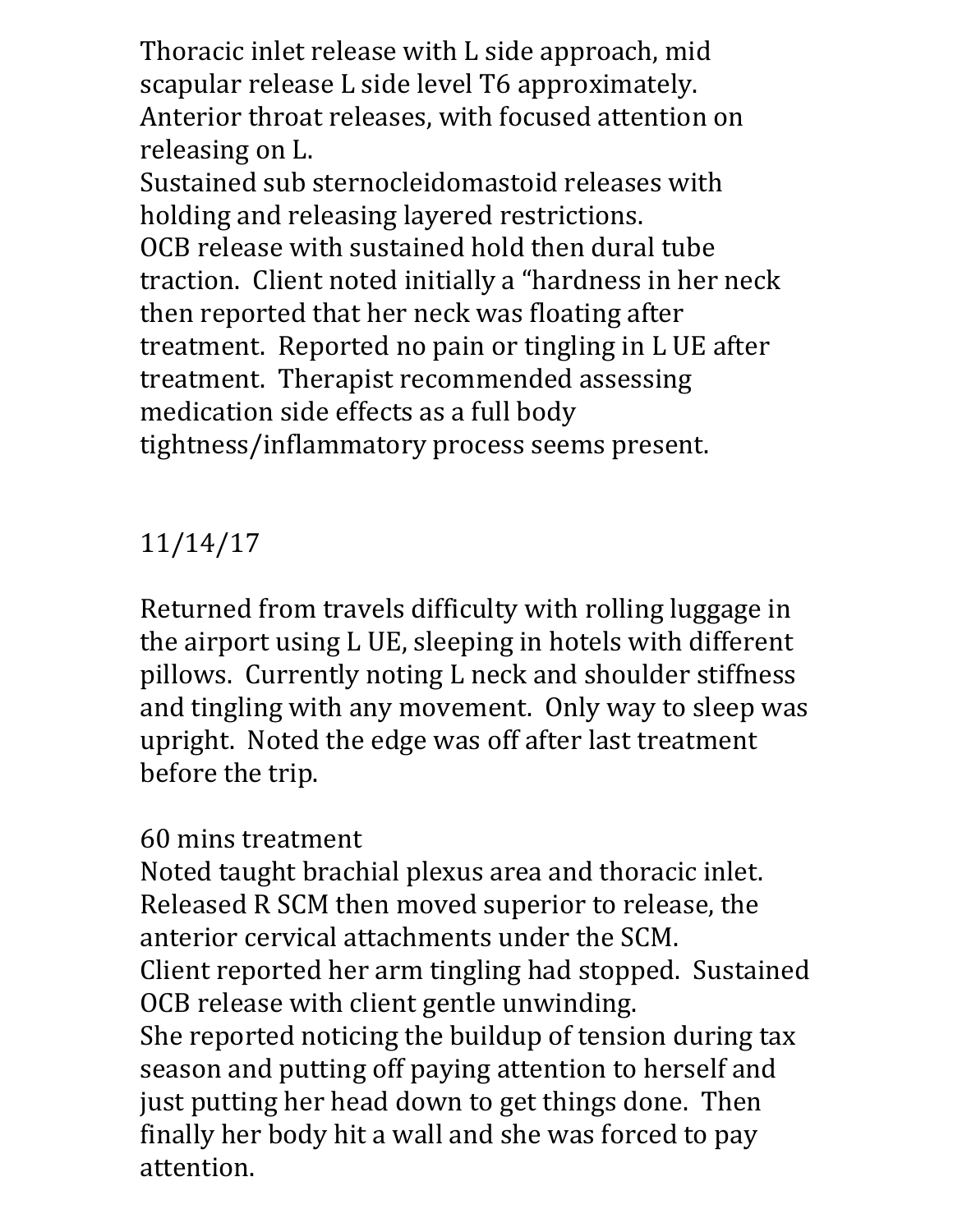After treatment she reported the edge was gone and the tingling was less.

11/22/17

60 min. treatment

Pt noting that when L arm is held in elbow flexion she is now not experiencing the numb sensation.

When waking she still has the numbness, and will turn into pain if the numbness continues. Client reports that the left side of her neck is "bigger and tighter" in the front. She is not using a pillow at night anymore, as it seems to create arm symptoms. Sleep continues interrupted. She made an appt with a PM& R doctor as therapist requested.

Desk and computer modifications in work environment are underway.

Thoracic inlet release with connection mid scapular area and cervical spine. Released each cervical segment, with specific arm radiating symptoms from C4-C7. Sustained OCB release with gentle dural traction at the end. Encouraged verbalized pattern of "overdoing" to ask for help when needed from family members.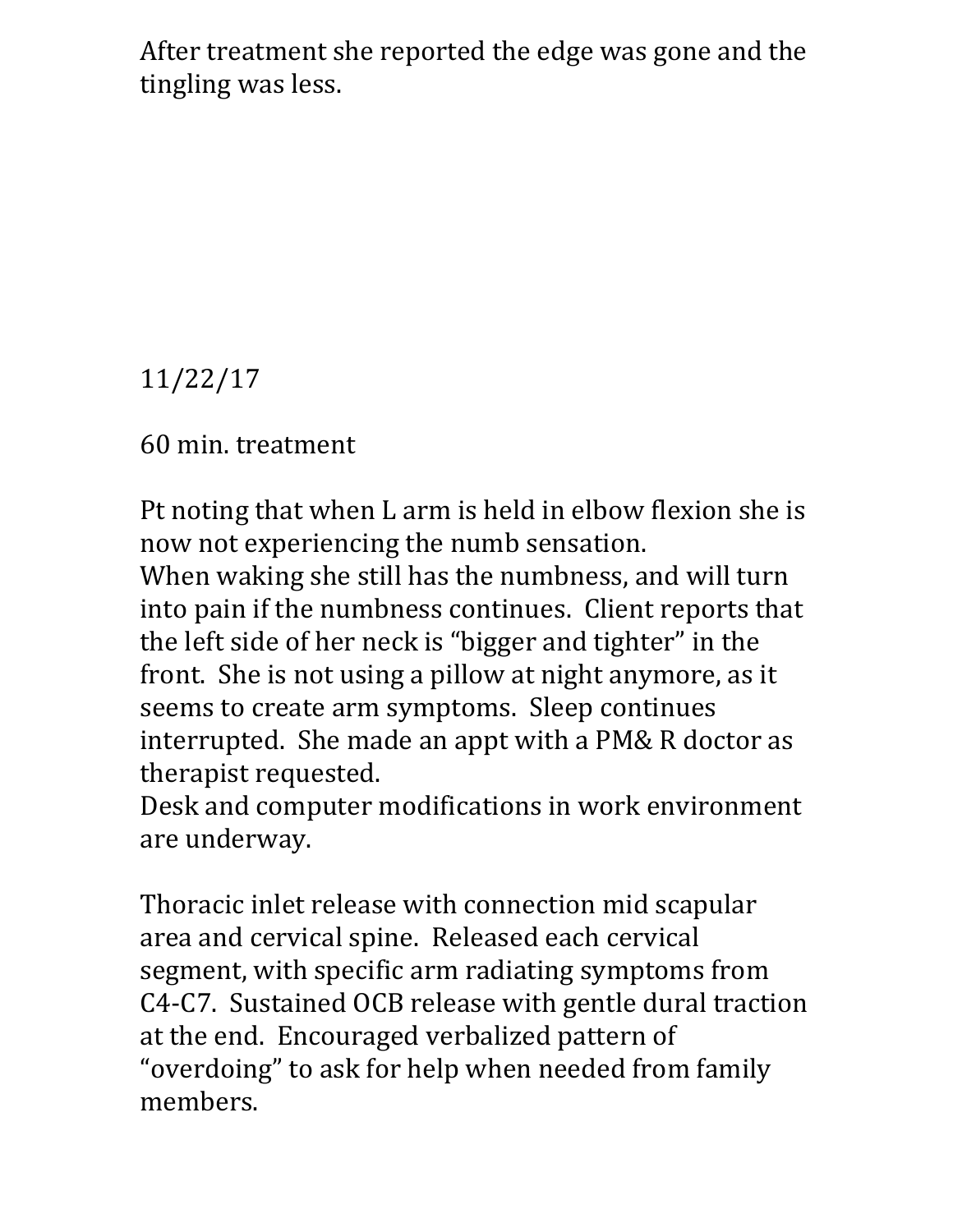Speheno-basilar decompression and balancing with improved SQAR. Client verbalized no arm numbness after treatment.

11/28/17 60 min treatment

Client reports improved symptoms this past week. Less numbness and tingling in her L arm which

demonstrates decreased overall pain.

She said for the past week she only woke up one night over the past seven days.

She has decided to stop taking spironlactone (hair growth) to see if it helps with her body pain symptoms. Arced to L cervical spine.

Thoracic inlet release with focus on restriction in her R pectoralis muscle. Noted tension posteriorly in mid scapular region with open hand diaphragm technique. Bilateral sternocleidomastoid releases with gentle technique to reach anterior cervical musculature specifically L side.

Hyoid release and balancing with symptoms of tightness reported by client into OCB.

Therapist dialoged around tight OCB symptoms during a sustained release with reported distal release and improved symptoms in her arm with less numbness and tingling.